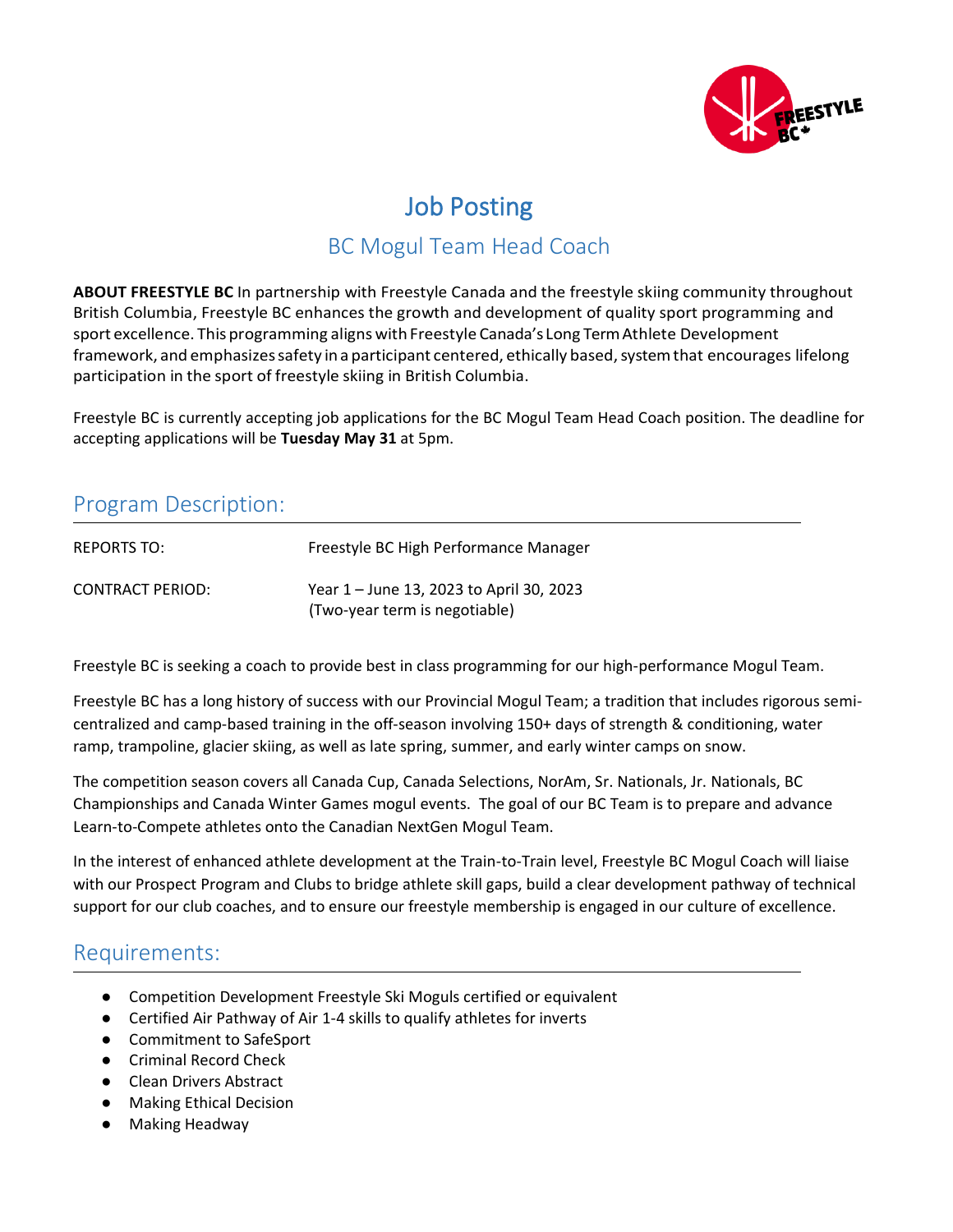

### Qualifications:

#### **The following qualifications are favourable:**

- Ability to produce measurable results with performance freestyle ski athletes
- Demonstrate the ability to engage athletes and build strong teams
- Experience coaching "Train to Train", "Learn to Train" and "Train to Compete" freestyle athletes
- Demonstrate communication and listening skills with both internal and external agencies
- Demonstrate ability to manage the multi-faceted roles and contributions of coaches, trainers, nutritionists,and medical staff
- Ability to coordinate all travel logistics for the coaches and athletes
- Time management and the ability to manage multiple projects and meet deadlines
- Ability to build and manage annual program budget
- Willingness to adapt to change quickly
- Proven ability to work with a minimum of supervision and take initiative to address problems in a solution-based manner that contributes to the team effort
- Ability and desire to learn and strive for the highest coaching standards
- Experience using video and radio equipment
- Possess a Class 4 drivers' licence
- Possess a first aid certificate

#### Responsibilities:

#### **The following points outline the Job Description for the BC** *Mogul Team Head Coach:*

- 1. Assist BC Freestyle in targeting and recruiting BC Mogul team athletes short and long term.
- 2. Provide BC TEAM targeted athletes with a yearly training and competitions plan that includes:
	- a. A "Learn to Compete" and/or "Train to Compete" yearly training plan spreadsheet that
		- includes assessments, preparation, and implementation of the following:
			- dry-land training sessions/camps
			- air training trampoline, water ramp and on snow
			- skiing skill training
			- competition preparation and competitions
			- on-going nutritional and mental training preparation
	- b. A strength and conditioning program
	- c. A calendar of activities
	- d. A calendar of competitions
- 3. Maintain an individual file on each athlete that will include:
	- a. Athletes short, medium, and long -term goals
	- b. Reports from the Performance enhancement team
	- c. Reports from the Medical and para-medical assessments
	- d. Benchmarks set for CSI targeted PD 1 and PD2 athletes
	- e. Evidence that the targeted athletes have met their benchmarks
	- f. Athlete evaluations (2 per year)
	- *\* This file must be shared with the Freestyle BC office and updated on quarterly basis.*
- 4. Work with the Freestyle BC High Performance Manager and the CSI Integrated Support Team to ensure athletes are provided with all available services, medical intakes, concussion screening, etc.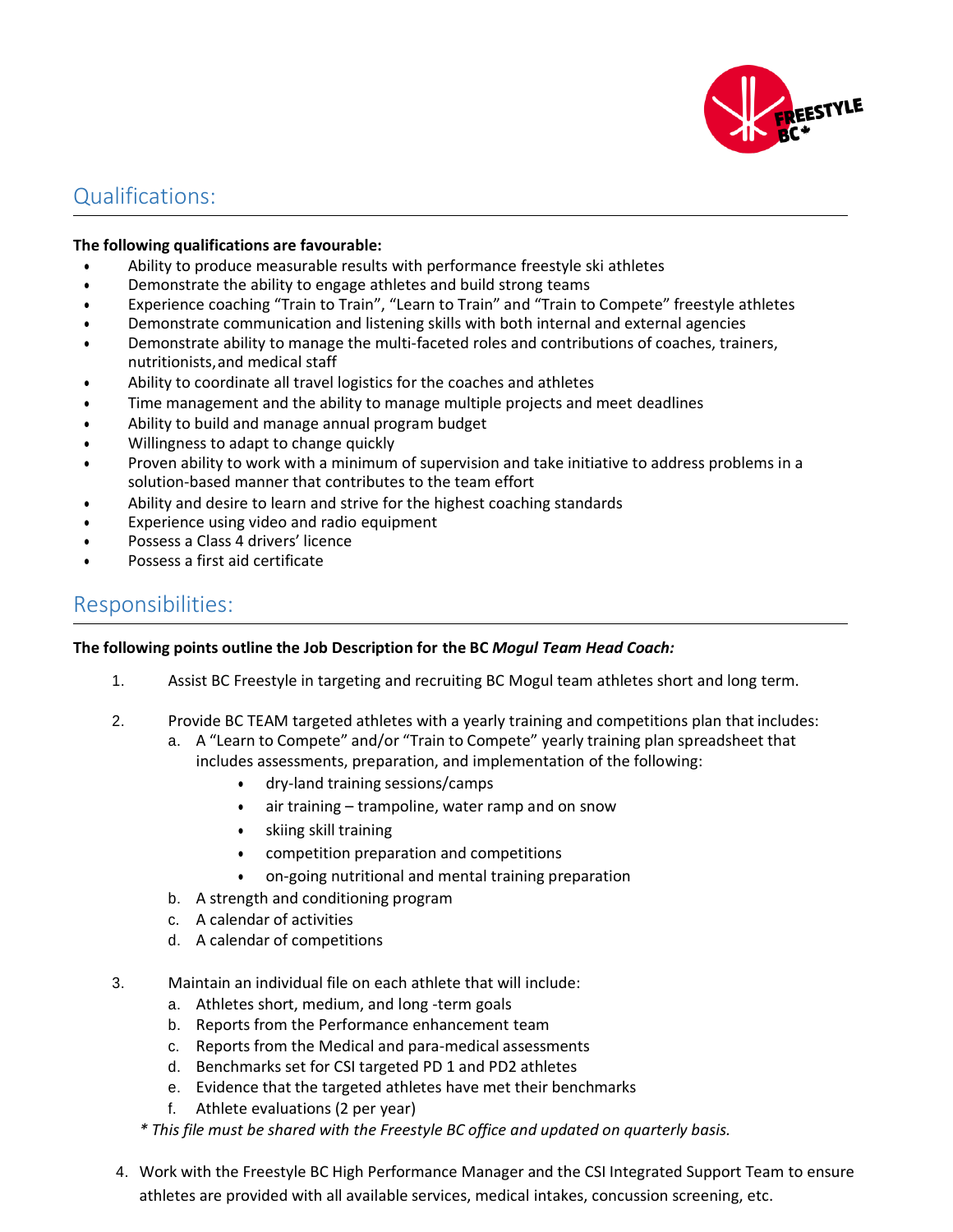

- 5. Provide coaching for the BC Team Athletes at all training camps and competitions in the yearly training plan. Athletes are expected to compete at Canada Cup, select NorAm's and Nationals. This will amount to Approximately 150 face-to-face days / year with your targeted athletes.
- 6. Perform management duties related to the organization of the BC Mogul team:
	- a. Provide travel planning details to athletes in a timelyfashion
	- b. Recruit volunteers and ask for help from other coaches and BCFSA personnel as required with planning, travel, and other BC Team arrangements
	- c. Provide the Executive Director annual budget for the Mogul Team within required timelines
	- d. Monitor and control the Mogul Coach Travel and camp expenses accounts
	- e. Provide accurate billing information to the BCFSA bookkeeper
	- f. Keep track of RPA scores
	- g. Prepare monthly report to Executive Director and Board
	- h. Act as a chaperone as required
	- i. Participate on BCFSA and/or CFSA sport related committees or working groups
	- j. Work with the funders "Athlete Development Adviser" and the Executive Director to meet necessary deadlines with reporting to funders
- 7. Coach at Jr. Nationals and Canada Winter Games and coach other BC athletes if requested by Freestyle BC.
- 8. Keep a high standard of evaluation and communications by doing the following:
	- a. Perform bi-annual self-evaluations and participate in Freestyle BC Performance Review sessions
	- b. Provide athletes with an evaluation form (2 times per year) to evaluate your services as their coach
	- c. Set and record bi-annual benchmarks for yourself as a coach
	- d. Attend regularly scheduled staff meetings and designated committee meetings monthly
- 9. Provide updates for the BC Team and work closely with the BC FreestyleCommunications personnel – before and after each event and/or camp or significant activity.
- 10. Strive for self-Improvement and continual education
	- a. Set a professional development plan for yourself at the beginning of each year
	- b. Provide evidence that you have implemented the plan after the planconcludes
	- c. Attend Concussion workshop 1 time every 3 years
	- d. Take a basic first aid and CPR course 1 time every 2 years
- 11. Will participate and provide input into BC Freestyle strategic planning process, the annual business action plan and Freestyle BC Policy and freestyle ski sport Specific Rules.